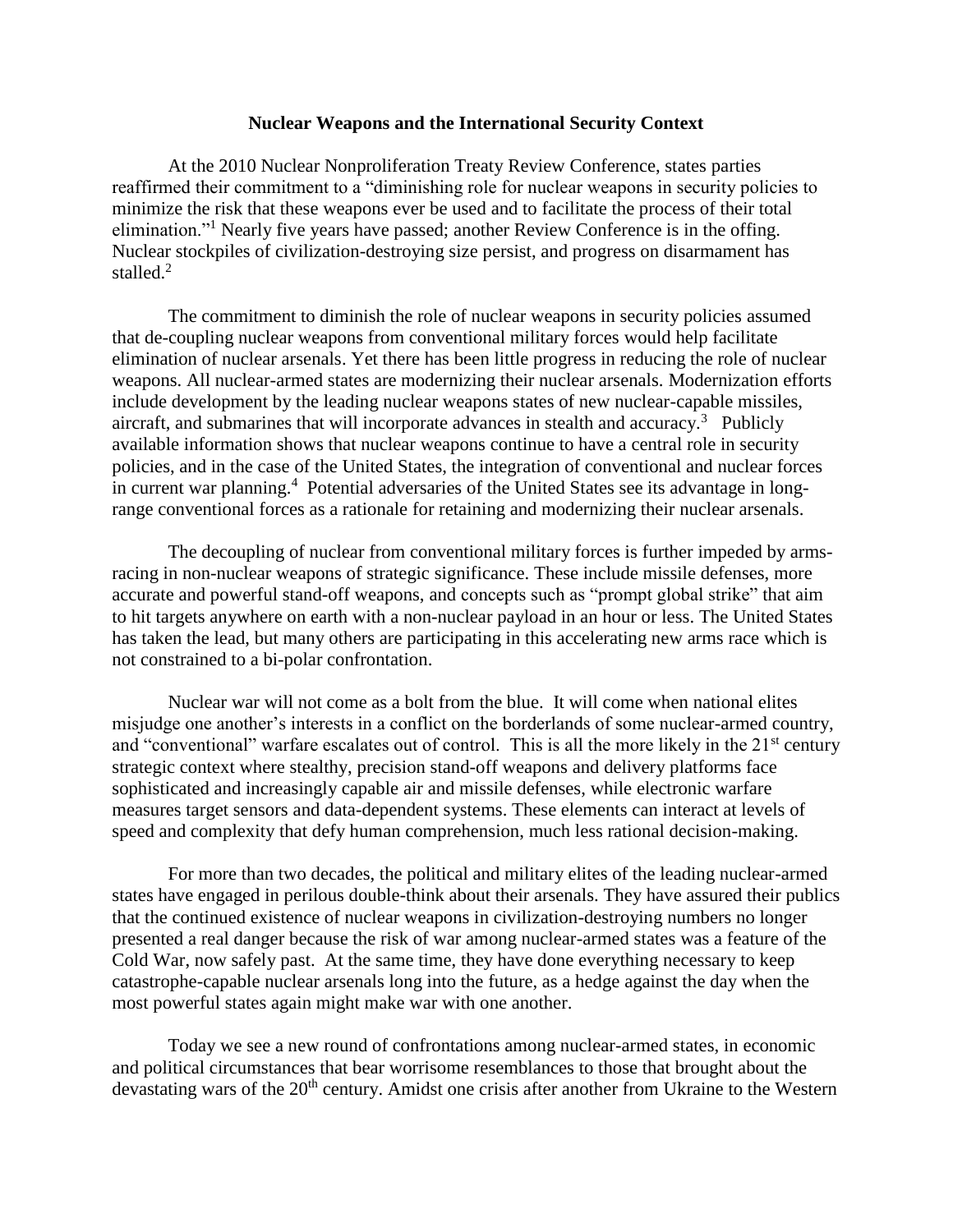Pacific, the world's most powerful militaries brandish their nuclear arms, while claiming that "routine" exercises with weapons of mass destruction pose no danger, could never be misconstrued or get out of hand.

To those who view the world from the heights of power and privilege in nuclear-armed states, all this only gives further reason to hold on to the weapons they have, and to develop more. For the vast majority of humanity, struggling just to get by in a world of immensely stratified wealth and power, it means a return to madness, to a world where at any moment the people can be annihilated to preserve the state. The lack of urgency on disarmament in the ruling circles of the most powerful states should shock the conscience of every person who still has one.

The growing risks of great power war and use of nuclear weapons make the abolition of nuclear weapons all the more imperative. It is far more likely to succeed if linked to economic equity, democracy, climate and environmental protection, and dismantlement of highly militarized security postures. For our part, Abolition 2000 members and partner groups are organizing a large-scale civil society conference, march and rally on these themes on the eve of the 2015 NPT Review Conference.<sup>5</sup>

 $\overline{a}$ 

<sup>3</sup> Hans M. Kristensen and Robert S. Norris, "Slowing Nuclear Weapon Reductions and Endless Nuclear Weapon Modernizations: A Challenge to the NPT," *Bulletin of the Atomic Scientists* 2014 No.70 p.94.

<sup>4</sup> Nuclear weapons continue to be a core element of NATO's strategic concept, with the nuclear arsenals of the United States, France, and the United Kingdom considered to be the "supreme guarantee of the security of the Allies." Active Engagement, Modern Defence : "Strategic Concept For the Defence and Security of The Members of the North Atlantic Treaty Organisation," Adopted by Heads of State and Government in Lisbon, 19th November 2010. The 2014 Master Plan of the U.S. Air Force Global Strike Command, responsible for the missile and bomber elements of U.S. nuclear forces, states that "AFGSC [Air Force Global Strike Command] will maintain and improve its ability to employ nuclear weapons in a range of scenarios, to include integration with conventional operations…." U.S. Air Force Global Strike Command, Strategic Master Plan 2014, p.9. Russia's most recent publicly available military doctrine document states that " [t]he Russian Federation reserves the right to utilize nuclear weapons in response to the utilization of nuclear and other types of weapons of mass destruction against it and (or) its allies, and also in the event of aggression against the Russian Federation involving the use of conventional weapons when the very existence of the state is under threat." http://carnegieendowment.org/files/2010russia\_military\_doctrine.pdf

<sup>5</sup> *Call to Action: Spring 2015 Mobilization for a nuclear free, fair, democratic, ecologically sustainable and peaceful future* was released on 26 September, 2014, the first International Day for the Total Elimination of Nuclear Weapons. http://www.abolition2000.org/?p=3546

<sup>&</sup>lt;sup>1</sup> 2000 Review Conference of the Parties to the Treaty on the Non-Proliferation of Nuclear Weapons, Final Document, Volume I, NPT/CONF.2000/28 (Parts I and II), p.15; reaffirmed by 2010 Review Conference of the Parties to the Treaty on the Non-Proliferation of Nuclear Weapons, Final Document, Volume I, p.19.

<sup>&</sup>lt;sup>2</sup> See Hans M. Kristensen and Robert S. Norris, "Worldwide deployments of nuclear weapons, 2014, "Bulletin of Atomic Scientists online, 2014.